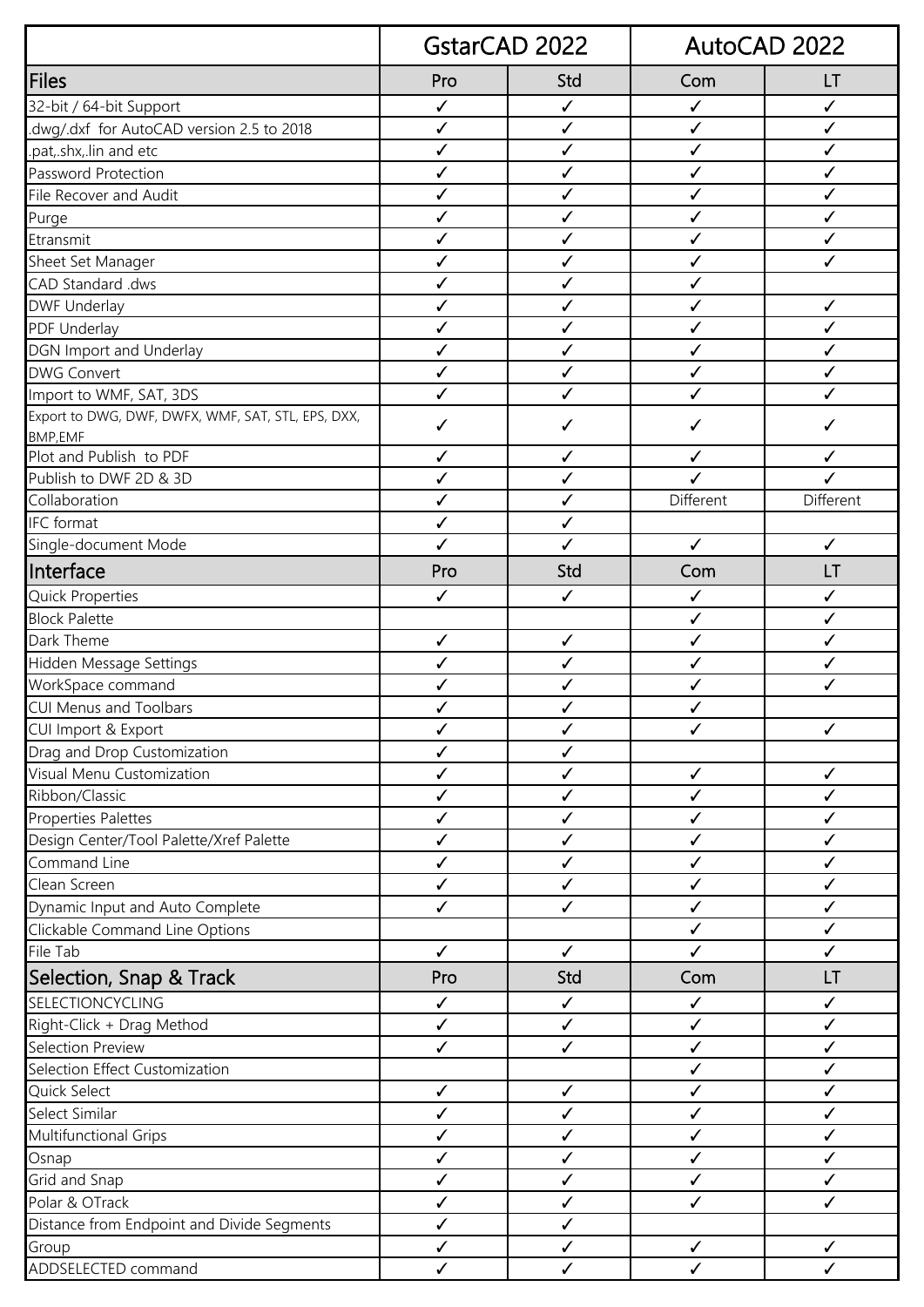| Multiple command                 | $\checkmark$                 | $\checkmark$                 | $\checkmark$                 | ✓                            |
|----------------------------------|------------------------------|------------------------------|------------------------------|------------------------------|
| Dimensions                       | Pro                          | Std                          | Com                          | LT                           |
| <b>DIMCENTER Command</b>         | $\checkmark$                 | $\checkmark$                 | Partially                    | Partially                    |
| Reassociate Dimension            | ✓                            | ✓                            | $\checkmark$                 | ✓                            |
| Quick Measure                    | Rapid Distance               | Rapid Distance               | $\checkmark$                 | $\checkmark$                 |
| <b>Standard Dimensions</b>       | $\checkmark$                 | $\checkmark$                 | $\checkmark$                 | $\checkmark$                 |
| Associative Dimension            | $\checkmark$                 | ✓                            | $\checkmark$                 | $\checkmark$                 |
| <b>Quick Dimension</b>           | $\checkmark$                 | $\checkmark$                 | $\checkmark$                 | ✓                            |
| Qleader                          | $\checkmark$                 | $\checkmark$                 | $\checkmark$                 | ✓                            |
| <b>Dimension Break</b>           | $\checkmark$                 | $\checkmark$                 | ✓                            | ✓                            |
| Multileaders                     | $\checkmark$                 | $\checkmark$                 | $\checkmark$                 | ✓                            |
| Smart Dimensioning               |                              |                              | ✓                            | ✓                            |
| <b>Text</b>                      | Pro                          | Std                          | Com                          | LT                           |
| Text Align / Text Match          | $\checkmark$                 | $\checkmark$                 | <b>Text Align</b>            | <b>Text Align</b>            |
| Change Text                      | $\checkmark$                 | $\checkmark$                 |                              |                              |
| Mtext                            | $\checkmark$                 | ✓                            | $\checkmark$                 | $\checkmark$                 |
| Mtext Superscript and Subscripts | $\checkmark$                 | $\checkmark$                 | $\checkmark$                 | $\checkmark$                 |
| Text                             | ✓                            | ✓                            | ✓                            | ✓                            |
| Multi-language Character Set     | $\checkmark$                 | $\checkmark$                 | $\checkmark$                 | $\checkmark$                 |
| In-place Text Editor             | $\checkmark$                 | $\checkmark$                 | ✓                            | ✓                            |
| Mtext Editor                     | ✓                            | ✓                            | ✓                            | $\checkmark$                 |
| Support .shx and .ttf font       | ✓                            | ✓                            | $\checkmark$                 | ✓                            |
| Spelling                         | $\checkmark$                 | ✓                            | ✓                            | ✓                            |
| Check spelling in Mtext          | $\checkmark$                 | $\checkmark$                 | $\checkmark$                 | $\checkmark$                 |
| Field                            | $\checkmark$                 | $\checkmark$                 | $\checkmark$                 | ✓                            |
| Revcloud                         | $\checkmark$                 | ✓                            | ✓                            | ✓                            |
| Wipeout Circle and Arc Options   | ✓                            | $\checkmark$                 |                              |                              |
| Text Incremental Copy            | $\checkmark$                 | $\checkmark$                 |                              |                              |
| Automatic Text Numbering         | ✓                            | ✓                            | $\checkmark$                 | $\checkmark$                 |
| Text on line                     | $\checkmark$                 | $\checkmark$                 |                              |                              |
| <b>Statistics Summation</b>      |                              | ✓                            |                              |                              |
| Layers                           | Pro                          | Std                          | Com                          | LT                           |
| Auto Layer                       | $\checkmark$                 | $\checkmark$                 |                              |                              |
| Change to ByLayer (SETBYLAYER)   | $\checkmark$                 | $\checkmark$                 | $\checkmark$                 | $\checkmark$                 |
| Layer Properties Manager         | $\checkmark$                 | $\checkmark$                 | $\checkmark$                 | ✓                            |
| Layer States Manager             | $\checkmark$                 | $\checkmark$                 | $\checkmark$                 | $\checkmark$                 |
| Layer Translator                 | $\checkmark$                 | $\checkmark$                 | $\checkmark$                 |                              |
| Layer Walk                       | $\checkmark$                 | $\checkmark$                 | $\checkmark$                 | $\checkmark$                 |
| Layer Previous                   | $\checkmark$                 | $\checkmark$                 | $\checkmark$                 | $\checkmark$                 |
| Layer Isolate                    | $\checkmark$                 | $\checkmark$                 | ✓                            | ✓                            |
| Layer Unisolate                  | $\checkmark$                 | $\checkmark$                 | $\checkmark$                 | $\checkmark$                 |
| Layer Lock                       | $\checkmark$                 | $\checkmark$                 | $\checkmark$                 | $\checkmark$                 |
| Layer Unlock                     | $\checkmark$                 | $\checkmark$                 | $\checkmark$                 | $\checkmark$                 |
| Layer Unlock All                 | $\checkmark$                 | $\checkmark$                 |                              |                              |
| Lock Other Layers                | $\checkmark$                 | $\checkmark$                 |                              |                              |
| Layer Freeze                     | $\checkmark$                 | $\checkmark$                 | $\checkmark$                 | $\checkmark$                 |
| Freeze Other Layer               | $\checkmark$                 | $\checkmark$                 |                              |                              |
| Thaw All Layers                  | $\checkmark$                 | $\checkmark$                 | $\checkmark$<br>$\checkmark$ | $\checkmark$<br>$\checkmark$ |
| Layer Off                        | $\checkmark$                 | $\checkmark$                 |                              |                              |
| Off Other Layer                  | $\checkmark$<br>$\checkmark$ | $\checkmark$<br>$\checkmark$ | $\checkmark$                 | $\checkmark$                 |
| Trun All Layers On               | $\checkmark$                 | $\checkmark$                 | $\checkmark$                 | $\checkmark$                 |
| Layer Merge<br>Layer Delete      | $\checkmark$                 | $\checkmark$                 | $\checkmark$                 | $\checkmark$                 |
| Layer Match                      | $\checkmark$                 | $\checkmark$                 | $\checkmark$                 | $\checkmark$                 |
|                                  |                              |                              |                              |                              |
| Hatch                            | Pro                          | Std                          | Com                          | LT                           |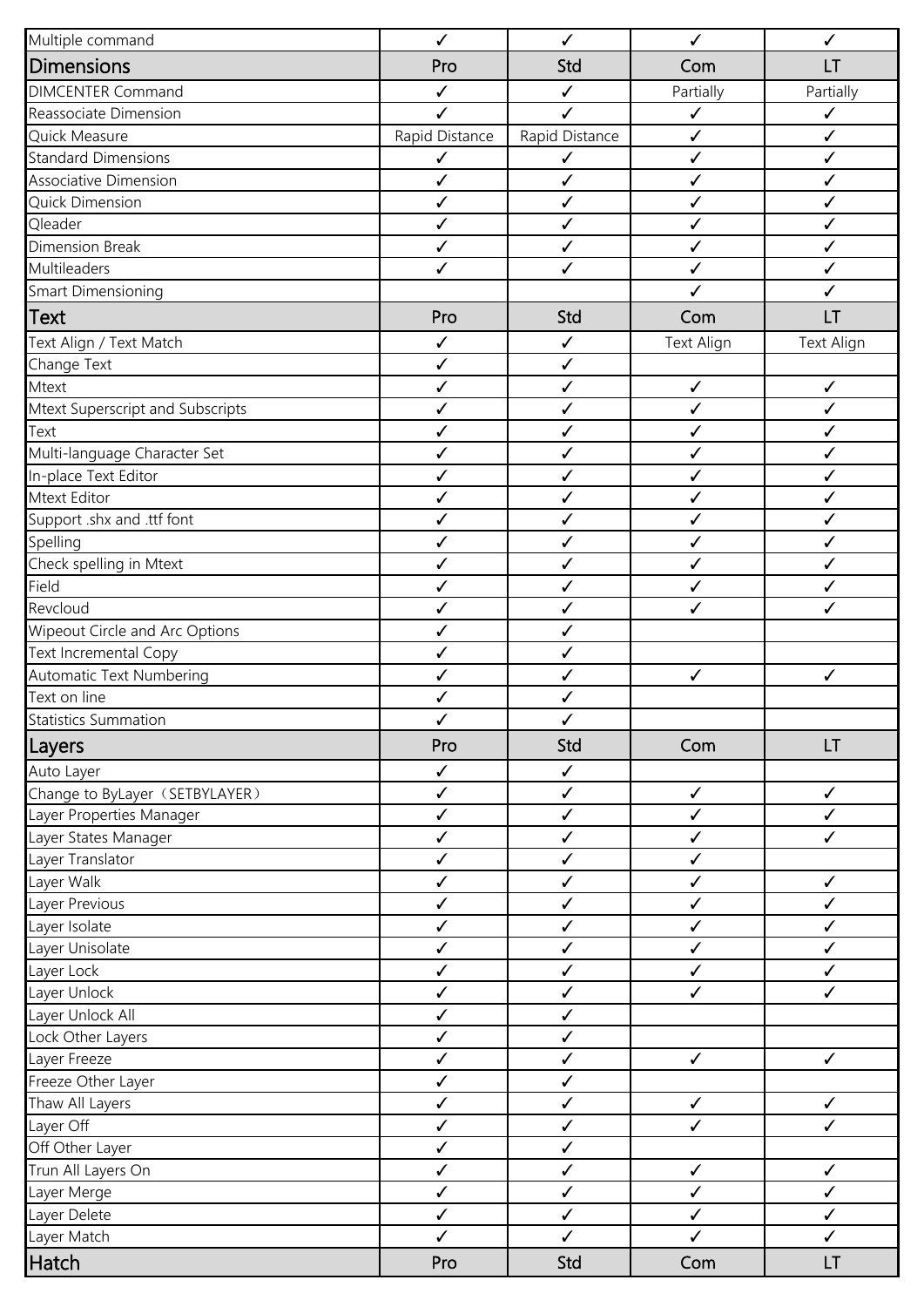| Hatch objects from Tool Palettes                | $\checkmark$ | ✓                               | $\checkmark$  | $\checkmark$       |
|-------------------------------------------------|--------------|---------------------------------|---------------|--------------------|
| Gradient Hatches                                | $\checkmark$ | ✓                               | $\checkmark$  | ✓                  |
| <b>Custom Patterns</b>                          | $\checkmark$ | $\checkmark$                    | $\checkmark$  | ✓                  |
| Background and Color for Hatch Patterns         | $\checkmark$ | ✓                               | $\checkmark$  | $\checkmark$       |
| Trim/Extend of/to Hatch Pattern Entities        | $\checkmark$ | $\checkmark$                    | $\checkmark$  | $\checkmark$       |
| Superhatch                                      | $\checkmark$ | ✓                               | $\checkmark$  |                    |
| Raster images                                   | Pro          | Std                             | Com           | LT                 |
| Raster Image Support (Clipping, Transparency, ) | $\checkmark$ | $\checkmark$                    | $\checkmark$  | $\checkmark$       |
| Support Kinds of Image Files                    |              | Not Support ECW Not Support ECW | $\checkmark$  | ✓                  |
| (bmp\jpg\png\tga\tif\gif\pcx\)                  |              |                                 |               |                    |
| <b>Express Tools</b>                            | Pro          | Std                             | Com           | LT                 |
| Fast Select (FASTSEL command)                   | $\checkmark$ | $\checkmark$                    | ✓             | ✓                  |
| Change Base                                     | $\checkmark$ | $\checkmark$                    |               |                    |
| Layer Draw Order                                | $\checkmark$ | $\checkmark$                    |               |                    |
| Stat, Blocks Number                             | $\checkmark$ | $\checkmark$                    | Count Command | Count Command      |
| Area Table                                      | $\checkmark$ | $\checkmark$                    |               |                    |
| <b>Break Object</b>                             | $\checkmark$ | $\checkmark$                    |               |                    |
| <b>Block Break</b>                              | $\checkmark$ | $\checkmark$                    |               |                    |
| Graphic Compare                                 | $\checkmark$ | $\checkmark$                    |               |                    |
| <b>Express Tools</b>                            | Pro          | Std                             | Com           | <b>LT</b>          |
| <b>Batpurge</b>                                 | ✓            | ✓                               |               |                    |
| Layout by Path                                  | $\checkmark$ | $\checkmark$                    | Array Path    | Array Path         |
| Line <sub>2pl</sub>                             | $\checkmark$ | $\checkmark$                    |               |                    |
| Sptpl                                           | ✓            | ✓                               |               |                    |
| GstarCAD Tools                                  | $\checkmark$ | $\checkmark$                    |               |                    |
| Plot tools                                      | ✓            | $\checkmark$                    |               |                    |
| Drawing Compare                                 | $\checkmark$ | $\checkmark$                    | DWG COMPARE   | <b>DWG COMPARE</b> |
| Delete Duplicate Objects (OVERKILL)             | $\checkmark$ | $\checkmark$                    | ✓             | ✓                  |
| Drawing Lock                                    | $\checkmark$ | $\checkmark$                    |               |                    |
|                                                 | Pro          | Std                             | Com           | LT                 |
| Others                                          |              |                                 |               |                    |
| Region                                          | $\checkmark$ |                                 | $\checkmark$  | ✓                  |
| Make Shape                                      | ✓            | ✓                               | ✓             | ✓                  |
| Import Layout as Sheet                          | ✓            | $\checkmark$                    | ✓             | ✓                  |
| Viewport Scale                                  | $\checkmark$ | $\checkmark$                    | ✓             | ✓                  |
| Attribute Increment                             | $\checkmark$ | ✓                               |               |                    |
| Define Layout Viewport from ModelSpace (M2LVPO  | $\checkmark$ | ✓                               |               |                    |
| Security                                        | ✓            | ✓                               | $\checkmark$  |                    |
| Free Scale                                      | ✓            | ✓                               |               |                    |
| Hatch to Back                                   | $\checkmark$ | $\checkmark$                    | $\checkmark$  | ✓                  |
| Reverse                                         | ✓            | ✓                               | ✓             | ✓                  |
| Synchronize Attributes                          | ✓            | ✓                               | ✓             | ✓                  |
| Clip                                            | $\checkmark$ | ✓                               | $\checkmark$  | ✓                  |
| <b>Array Options</b>                            | ✓            | ✓                               | ✓             | ✓                  |
| Align Tool / Arrange Tool                       | ✓            | $\checkmark$                    |               |                    |
| Areasum                                         | ✓            | $\checkmark$                    |               |                    |
| Table                                           | $\checkmark$ | $\checkmark$                    | $\checkmark$  | $\checkmark$       |
| Symmetric Draw                                  | $\checkmark$ | $\checkmark$                    |               |                    |
| Outline Objects                                 | $\checkmark$ | $\checkmark$                    |               |                    |
| Smart centerlines/center marks                  |              |                                 | $\checkmark$  | $\checkmark$       |
| Invert Fillet                                   | $\checkmark$ | $\checkmark$                    |               |                    |
| Draw and Modify Commands                        | ✓            | ✓                               | $\checkmark$  | ✓                  |
| Offset Multiple                                 | ✓            | ✓                               | ✓             | ✓                  |
| Helix                                           | ✓            | ✓                               | ✓             |                    |
| Real Time Pan & Zoom                            | $\checkmark$ | $\checkmark$                    | $\checkmark$  | ✓                  |
| SteeringWheels                                  |              |                                 | $\checkmark$  | $\checkmark$       |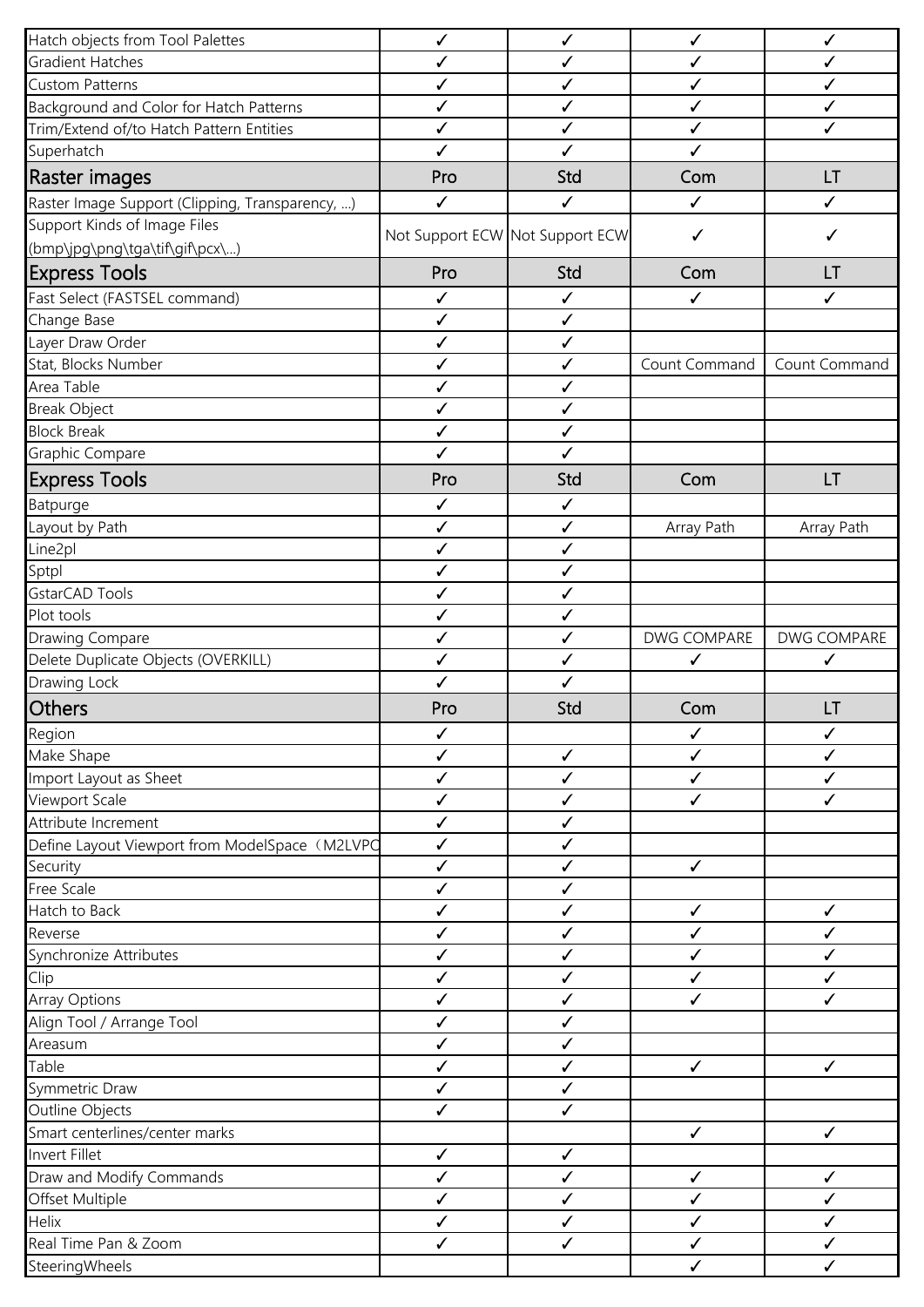| Redraw and Regeneration            | $\checkmark$                 | $\checkmark$ | $\checkmark$                 | $\checkmark$ |
|------------------------------------|------------------------------|--------------|------------------------------|--------------|
| Layout and Paper Space             | ✓                            | $\checkmark$ | $\checkmark$                 | ✓            |
| Layout Viewport settings           | $\checkmark$                 | ✓            | ✓                            | ✓            |
| Magnifier                          | ✓                            |              |                              |              |
| Barcode & QR Code                  | $\checkmark$                 | $\checkmark$ |                              |              |
| Cloud Storage                      | ✓                            | $\checkmark$ | $\checkmark$                 | ✓            |
| Non-rectangular Viewports          | $\checkmark$                 | $\checkmark$ | ✓                            | ✓            |
| Shortcut Customization(CUSTACC)    | $\checkmark$                 | $\checkmark$ |                              |              |
| Match Properties Across Drawings   | $\checkmark$                 | ✓            | $\checkmark$                 | $\checkmark$ |
| Multilines and Multiline Styles    | $\checkmark$                 | ✓            | ✓                            |              |
| <b>Block Create and Insert</b>     | ✓                            | $\checkmark$ | ✓                            | ✓            |
| Redefine Block                     | $\checkmark$                 | ✓            | ✓                            | ✓            |
| <b>Block Attribute Definition</b>  | $\checkmark$                 | $\checkmark$ | $\checkmark$                 | $\checkmark$ |
| Refedit                            | ✓                            | ✓            | ✓                            | ✓            |
| Hyperlink                          | ✓                            | $\checkmark$ | $\checkmark$                 | ✓            |
| Digitizer Integration              | $\checkmark$                 | $\checkmark$ | $\checkmark$                 | ✓            |
| Scale List                         | ✓                            | ✓            | ✓                            | ✓            |
| Dynamic Block Creat/ Insert/View   | $\checkmark$                 | $\checkmark$ | ✓                            | ✓            |
| Dynamic Block Editor (BEDIT)       | $\checkmark$                 | Partially    | ✓                            | ✓            |
| <b>Table Tools</b>                 | $\checkmark$                 | $\checkmark$ |                              |              |
| AutoXLSTable                       | $\checkmark$                 | $\checkmark$ |                              |              |
| Pline Boolean                      | $\checkmark$                 | $\checkmark$ |                              |              |
| Xref path repair                   |                              |              | $\checkmark$                 | ✓            |
| Undo/Redo Preview                  | $\checkmark$                 | $\checkmark$ | $\checkmark$                 | ✓            |
| 3D                                 | Pro                          | Std          | Com                          | LT           |
| POLYSOLID                          |                              |              |                              |              |
| PLANESURF                          | $\checkmark$<br>$\checkmark$ |              | $\checkmark$<br>$\checkmark$ |              |
| <b>SURFOFFSET</b>                  |                              |              |                              |              |
| CONVTOMESH                         | $\checkmark$<br>✓            |              | ✓<br>✓                       |              |
| CONVTOSOLID                        | ✓                            |              | ✓                            |              |
| CONVTOSURFACE                      | ✓                            |              | ✓                            |              |
| <b>CONVTONURBS</b>                 | $\checkmark$                 |              | $\checkmark$                 |              |
| Point Cloud                        | ✓                            | $\checkmark$ | ✓                            |              |
|                                    |                              |              | $\checkmark$                 |              |
| 3D Edition Grips<br>Section Plane  | ✓<br>$\checkmark$            |              | $\checkmark$                 |              |
| Flatshot                           | $\checkmark$                 |              | ✓                            |              |
| 3D Surfaces                        | $\checkmark$                 | $\checkmark$ | $\checkmark$                 |              |
|                                    | $\checkmark$                 |              |                              |              |
| <b>ACIS Modeling &amp; Editing</b> | $\checkmark$                 | $\checkmark$ | ✓<br>$\checkmark$            |              |
| 3D Orbit options                   |                              |              | $\checkmark$                 |              |
| Camera<br>Render                   | $\checkmark$                 |              | $\checkmark$                 |              |
| Visual Styles Manager              | $\checkmark$                 |              | $\checkmark$                 |              |
| Solid editing                      | $\checkmark$                 |              | $\checkmark$                 |              |
|                                    | $\checkmark$                 |              | $\checkmark$                 |              |
| Solprof / Solview / Soldraw        |                              |              |                              |              |
| Printing                           | Pro                          | Std          | Com                          | LT           |
| CTB & STB Plot Style Files         | $\checkmark$                 | $\checkmark$ | $\checkmark$                 | $\checkmark$ |
| Plot Styles Table Editor           | $\checkmark$                 | $\checkmark$ | $\checkmark$                 | $\checkmark$ |
| <b>Built-in Print Driver</b>       | $\checkmark$                 | $\checkmark$ | $\checkmark$                 | $\checkmark$ |
| Import & Editing of Page Setups    | $\checkmark$                 | $\checkmark$ | $\checkmark$                 | $\checkmark$ |
| Publish                            | $\checkmark$                 | $\checkmark$ | $\checkmark$                 | $\checkmark$ |
| Viewport Max                       |                              |              | $\checkmark$                 | $\checkmark$ |
| 3D Print Studio                    |                              |              | ✓                            |              |
| Hide and Shade Plot                | $\checkmark$                 | $\checkmark$ | $\checkmark$                 | $\checkmark$ |
| <b>Batch Print</b>                 | $\checkmark$                 | $\checkmark$ |                              |              |
| Arrange frame                      | $\checkmark$                 | $\checkmark$ |                              |              |